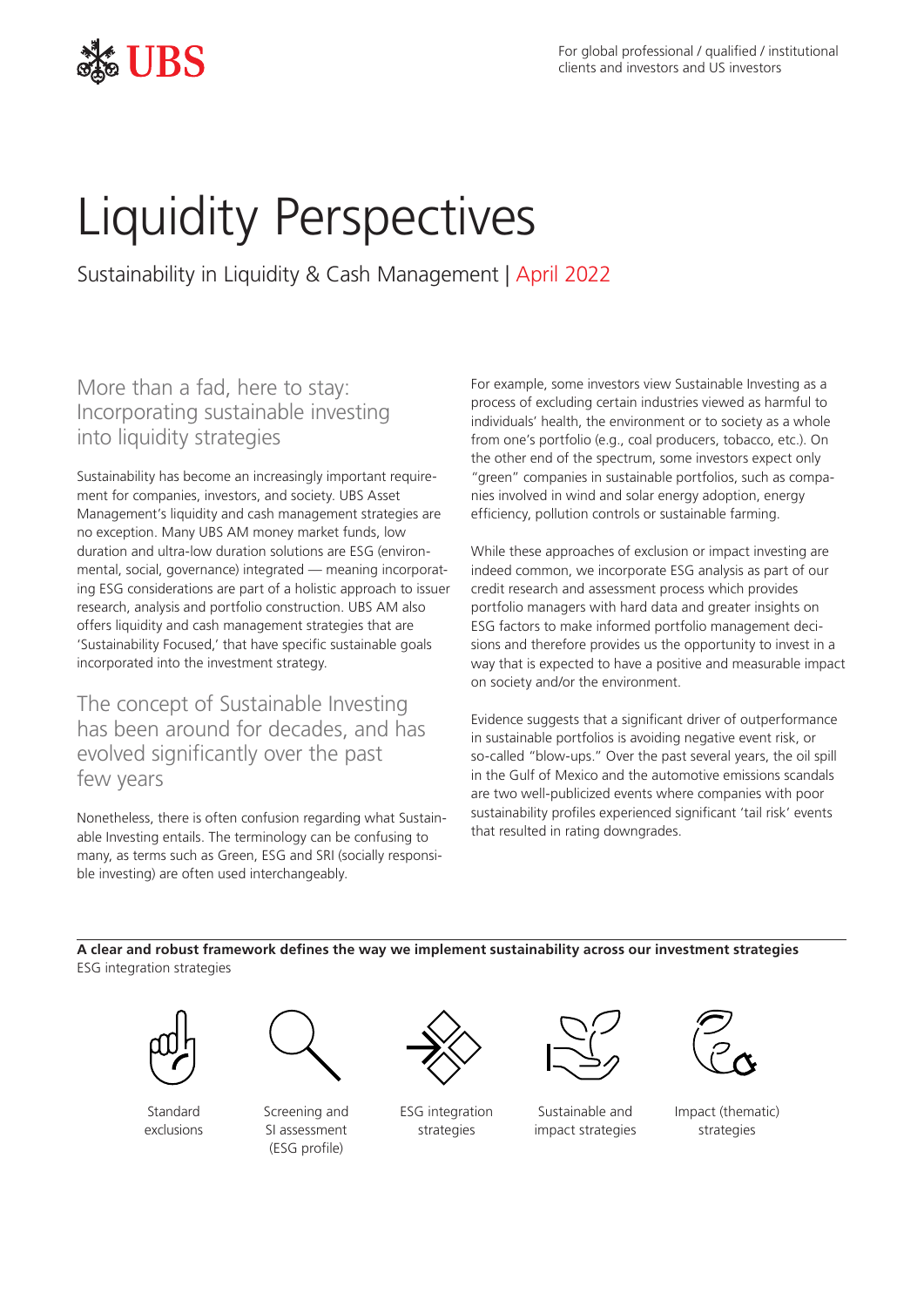### **Integration in research**

Liquidity and cash management solutions with ESG integration or those seeking sustainable objectives are becoming more widely available. With a variety of implementation styles, it is important to consider the type of solution best suited to your goals.

ESG analysis across most of UBS-AM's Fixed Income and Liquidity capabilities has been integrated in the investment process for a number of years, with issuer-level ESG analysis as guided by UBS-AM's approach to ESG research and evaluation methodology. This has involved developing a proprietary ESG risk dashboard that combines scores and data points from several external research providers together with our internal ESG score.

Our credit research teams monitor individual issuers to assure high credit quality, and partner closely with our dedicated Sustainable and Impact Investing Research team to maintain focused ESG integration in the research process. The 'integration' process also screens for specific ESG factors either promoting or removing issuers albeit within the available investment universe.

UBS Asset Management is dedicated to delivering Sustainable Investment solutions for client portfolios, and currently manages over USD 136bn in Sustainability Focused and USD 454bn in ESG integrated strategies globally (as of September 30, 2021).



History of managing SI funds



USD136 $bn$ 

SI assets under management<sup>1</sup>

*Liquidity & Cash Management:*

**USD 129bn** assets under management<sup>3</sup>

**USD 17bn** in ESG and SI focused liquidity & cash management strategies<sup>3</sup>

 $USD454$ bn

ESG integrated assets under management<sup>1</sup>

Standardized

ESG integration across<br>
ESG all active investment strategies

## **Selecting the appropriate Liquidity and Cash Management solution**

As a global standard emerges, investment managers are incorporating ESG objectives in different forms. Our ESG assessment across asset classes is built around a common framework and adapted for Fixed Income; the ESG approach in a strategy is dependant on the investment guideline of the portfolio.

Treasury and government money market funds generally aren't offered as Sustainability Focused products as a market standard given their restricted issuer universe (e.g., US Treasuries and US agency securities).

For prime style money market funds, issuers are assessed on environmental, social and governance factors, however since the majority of eligible short-term investments are financial issuers, governance factors may have a greater relevance.

Ultra-short or low duration bond funds can have greater flexibility to incorporate environmental factors over and above an ESG score, including targeting a Sustainable Focus (or goal or objective) due to a broader available investment universe, while potentially generating returns in excess of pure money market funds.

## **What makes a liquidity strategy ESG integrated?**

ESG integration broadens risk assessment elements. ESG integrated strategies include standard UBS-AM exclusions of securities that are deemed to be undesirable by UBS-AM or our clients (addressing reputational risk). They also include using screening and SI assessments take in external sources combined with fundamental quantitative and qualitative analysis. ESG integrated strategies do not have a specific sustainable goal as part of the strategy's investment objective.

<sup>1</sup> UBS Asset Management, as of September 30, 2021

<sup>&</sup>lt;sup>2</sup> Principles for Responsible Investment is a United Nations-supported international network of investors working together to implement its six

aspirational principles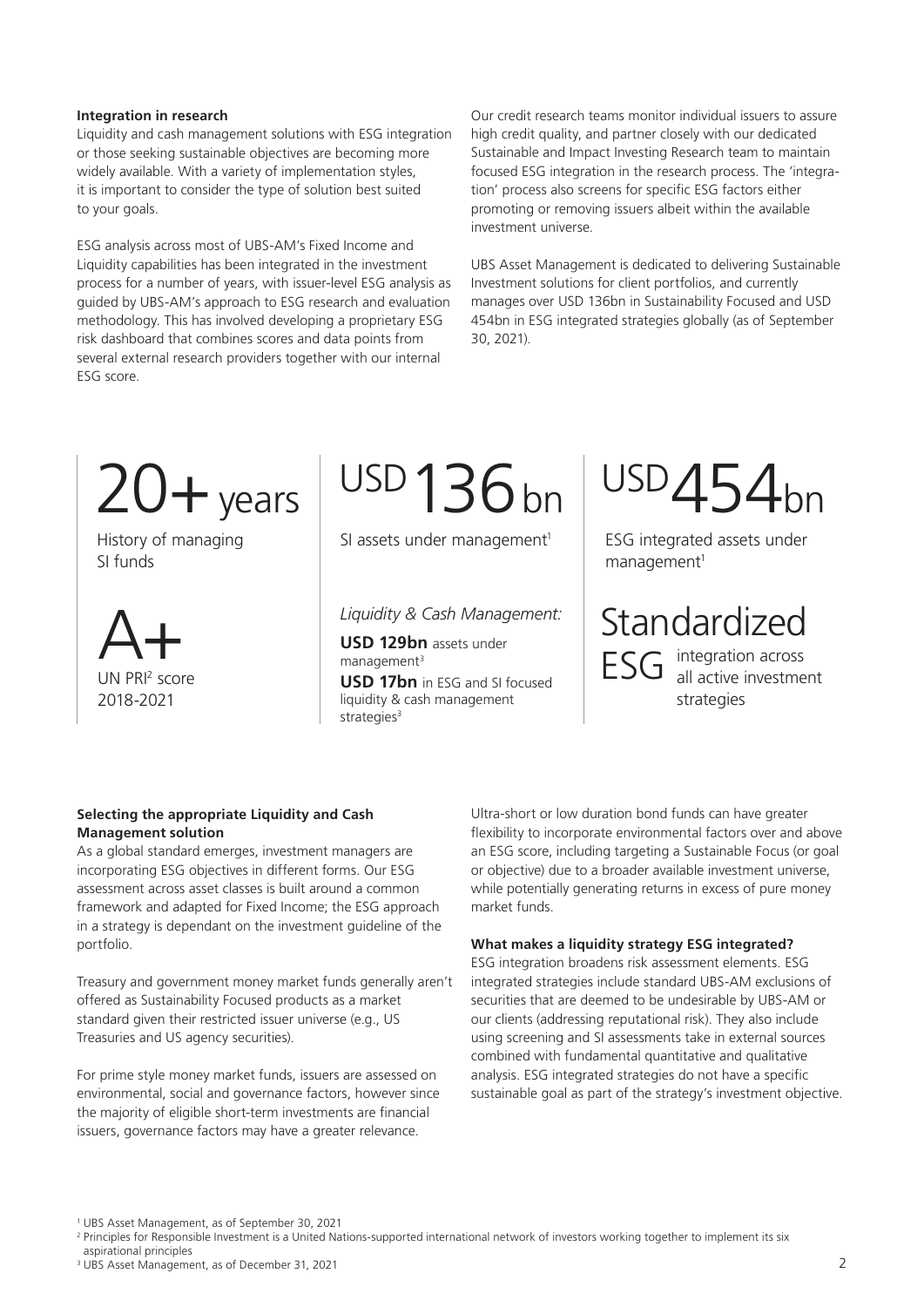## **What makes a liquidity investment strategies Sustainability Focused?**

Building on ESG Integrated, UBS-AM's Sustainability Focused strategies seek to promote (beyond risk mitigation) ESG factors as part of the fund's investment guidelines, and, by adding additional layers of ESG criteria including activity-based exclusions, add higher weight to issuers with superior ESG profiles while pursuing an active dialogue with issuers to improve their sustainability profiles and therefore favoring the best-in-class ESG issuers.

## **Regulation & Industry Overview**

The EU has taken the lead in setting clear regulatory guidelines with the Sustainable Finance Disclosure Regulation (SFDR), which has been put in place to provide investors with transparency in comparing ESG characteristics across funds. Many

money market and short/low duration funds are registered as Article 8 which is defined as: a fund which promotes environmental or social characteristics, or a combination of those characteristics, provided that the companies in which the investments are made follow good governance practices.

In the US, ESG money market funds are gaining traction with industry assets of USD 77 Billion at 30 November 2021 (according to Crane Data). Unlike the EU, there are currently no ESG-specific regulations or rules in the United States, however the US securities regulators continue to focus on this issue.

Asset managers are also offering share classes sharing a proportion of revenue to non-profit or other charitable organizations focusing on ESG and diversity goals.

## **Sustainable / ESG liquidity & cash management solutions**

UBS Asset Management offers a broad range of Liquidity and Cash Management Sustainability Focused and ESG solutions to partner with investors to meet their goals.

As organizations look to direct resources to Sustainable Investments, allocating cash to Sustainable or ESG money market or short-term bond funds can be an efficient way of meeting these objectives within your investment guidelines while implementing your cash management strategy.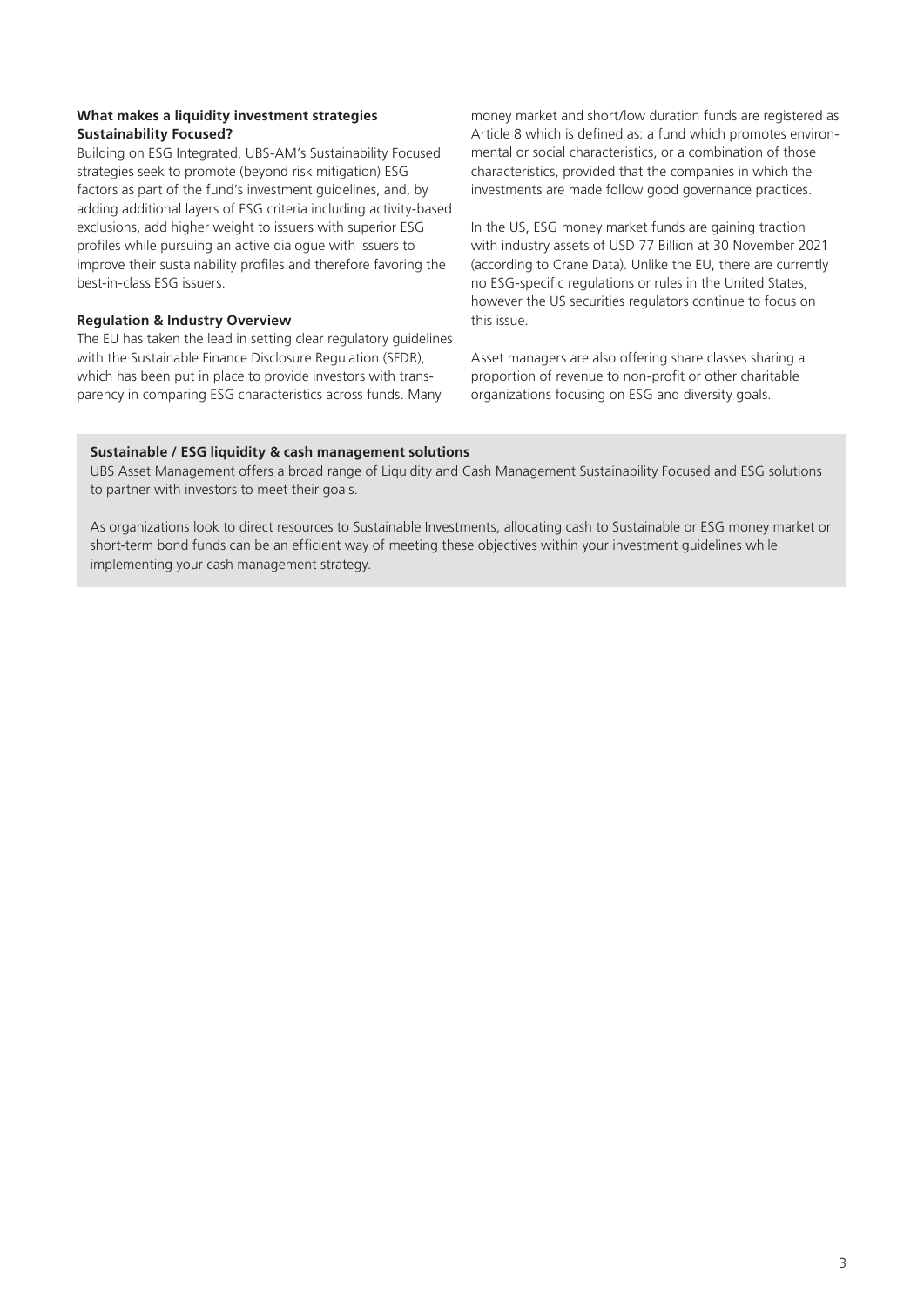#### **For marketing and information purposes by UBS. For global professional / qualified / institutional clients and investors and US investors.**

This document does not replace portfolio and fund-specific materials. Commentary is at a macro or strategy level and is not with reference to any registered or other mutual fund.

#### **Americas**

The views expressed are a general guide to the views of UBS Asset Management as of April 2022. The information contained herein should not be considered a recommendation to purchase or sell securities or any particular strategy or fund. Commentary is at a macro level and is not with reference to any investment strategy, product or fund offered by UBS Asset Management. The information contained herein does not constitute investment research, has not been prepared in line with the requirements of any jurisdiction designed to promote the independence of investment research and is not subject to any prohibition on dealing ahead of the dissemination of investment research. The information and opinions contained in this document have been compiled or arrived at based upon information obtained from sources believed to be reliable and in good faith. All such information and opinions are subject to change without notice. Care has been taken to ensure its accuracy but no responsibility is accepted for any errors or omissions herein. A number of the comments in this document are based on current expectations and are considered "forward-looking statements." Actual future results, however, may prove to be different from expectations. The opinions expressed are a reflection of UBS Asset Management's best judgment at the time this document was compiled, and any obligation to update or alter forward-looking statements as a result of new information, future events or otherwise is disclaimed. Furthermore, these views are not intended to predict or guarantee the future performance of any individual security, asset class or market generally, nor are they intended to predict the future performance of any UBS Asset Management account, portfolio or fund.

#### **EMEA**

The information and opinions contained in this document have been compiled or arrived at based upon information obtained from sources believed to be reliable and in good faith, but is not guaranteed as being accurate, nor is it a complete statement or summary of the securities, markets or developments referred to in the document. UBS AG and / or other members of the UBS Group may have a position in and may make a purchase and / or sale of any of the securities or other financial instruments mentioned in this document. Before investing in a product please read the latest prospectus carefully and thoroughly. Units of UBS funds mentioned herein may not be eligible for sale in all jurisdictions or to certain categories of investors and may not be offered, sold or delivered in the United States. The information mentioned herein is not intended to be construed as a solicitation or an offer to buy or sell any securities or related financial instruments. Past performance is not a reliable indicator of future results. The performance shown does not take account of any commissions and costs charged when subscribing to and redeeming units. Commissions and costs have a negative impact on performance. If the currency of a financial product or financial service is different from your reference currency, the return can increase or decrease as a result of currency fluctuations. This information pays no regard to the specific or future investment objectives, financial or tax situation or particular needs of any specific recipient. The details and opinions contained in this document are provided by UBS without any guarantee or warranty and are for the recipient's personal use and information purposes only. This document may not be reproduced, redistributed or republished for any purpose without the written permission of UBS AG. This document contains statements that constitute "forward-looking statements", including, but not limited to, statements relating to our future business development. While these forward-looking statements represent our judgments and future expectations concerning the development of our business, a number of risks, uncertainties and other important factors could cause actual developments and results to differ materially from our expectations.

#### **UK**

Issued in the UK by UBS Asset Management (UK) Ltd. Authorised and regulated by the Financial Conduct Authority.

#### **APAC**

This document and its contents have not been reviewed by, delivered to or registered with any regulatory or other relevant authority in APAC. This document is for informational purposes and should not be construed as an offer or invitation to the public, direct or indirect, to buy or sell securities. This document is intended for limited distribution and only to the extent permitted under applicable laws in your jurisdiction. No

representations are made with respect to the eligibility of any recipients of this document to acquire interests in securities under the laws of your jurisdiction. Using, copying, redistributing or republishing any part of this document without prior written permission from UBS Asset Management is prohibited. Any statements made regarding investment performance objectives, risk and/or return targets shall not constitute a representation or warranty that such objectives or expectations will be achieved or risks are fully disclosed. The information and opinions contained in this document is based upon information obtained from sources believed to be reliable and in good faith but no responsibility is accepted for any misrepresentation, errors or omissions. All such information and opinions are subject to change without notice. A number of comments in this document are based on current expectations and are considered "forward-looking statements". Actual future results may prove to be different from expectations and any unforeseen risk or event may arise in the future. The opinions expressed are a reflection of UBS Asset Management's judgment at the time this document is compiled and any obligation to update or alter forward-looking statements as a result of new information, future events, or otherwise is disclaimed. You are advised to exercise caution in relation to this document. The information in this document does not constitute advice and does not take into consideration your investment objectives, legal, financial or tax situation or particular needs in any other respect. Investors should be aware that past performance of investment is not necessarily indicative of future performance. Potential for profit is accompanied by possibility of loss. If you are in any doubt about any of the contents of this document, you should obtain independent professional advice.

#### **Australia**

This document is intended to provide general information only and has been provided by UBS Asset Management (Australia) Ltd (ABN 31 003 146 290) (AFS Licence No. 222605).

For professional/institutional investors only. This document and its contents have not been reviewed by, delivered to or registered with any regulatory or other relevant authority in any jurisdiction. This document is for informational purposes and should not be construed as an offer or invitation to the public, direct or indirect, to buy or sell securities. This document is intended for limited distribution and only to the extent permitted under applicable laws in any jurisdiction. No representations are made with respect to the eligibility of any recipients of this document to acquire interests in securities under the laws of any jurisdiction.

Using, copying, redistributing or republishing any part of this document without prior written permission from UBS Asset Management is prohibited. Any statements made regarding investment performance objectives, risk and/or return targets shall not constitute a representation or warranty that such objectives or expectations will be achieved or risks are fully disclosed. The information and opinions contained in this document is based upon information obtained from sources believed to be reliable and in good faith but no responsibility is accepted for any misrepresentation, errors or omissions. All such information and opinions are subject to change without notice. A number of comments in this document are based on current expectations and are considered "forward-looking statements". Actual future results may prove to be different from expectations and any unforeseen risk or event may arise in the future. The opinions expressed are a reflection of UBS Asset Management's judgment at the time this document is compiled and any obligation to update or alter forward-looking statements as a result of new information, future events, or otherwise is disclaimed.

You are advised to exercise caution in relation to this document. The information in this document does not constitute advice and does not take into consideration your investment objectives, legal, financial or tax situation or particular needs in any other respect. Investors should be aware that past performance of investment is not necessarily indicative of future performance. Potential for profit is accompanied by possibility of loss. If you are in any doubt about any of the contents of this document, you should obtain independent professional advice.